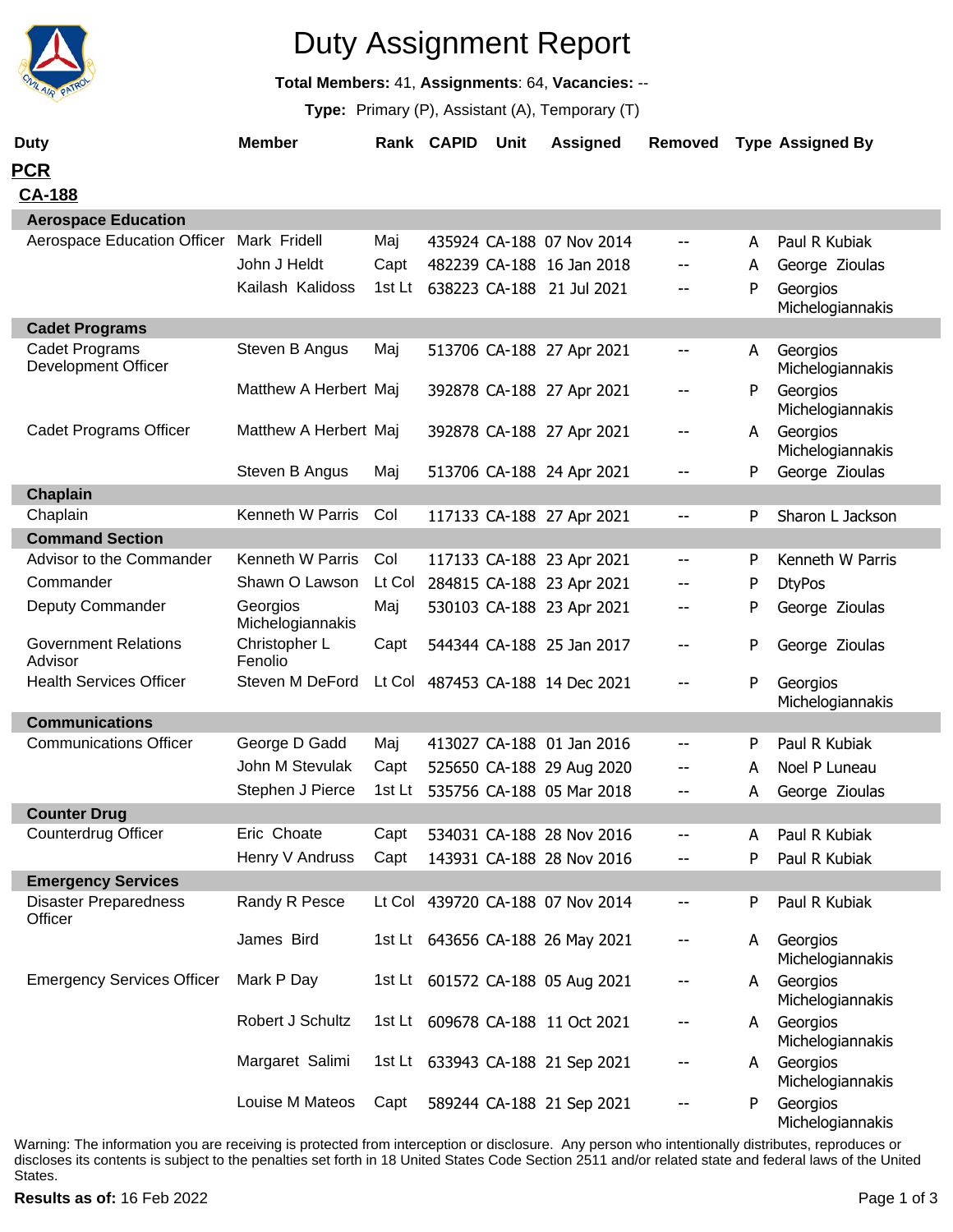

### Duty Assignment Report

**Total Members:** 41, **Assignments**: 64, **Vacancies:** --

**Type:** Primary (P), Assistant (A), Temporary (T)

### **PCR CA-188**

| <b>Emergency Services</b>                                      |                                                 |        |  |               |                                  |    |   |                              |  |
|----------------------------------------------------------------|-------------------------------------------------|--------|--|---------------|----------------------------------|----|---|------------------------------|--|
|                                                                | Richard West                                    | Capt   |  |               | 594385 CA-188 19 Aug 2019        |    | A | George Zioulas               |  |
|                                                                | Noel P Luneau                                   |        |  |               | Lt Col 454201 CA-188 25 Apr 2021 |    | А | Georgios<br>Michelogiannakis |  |
|                                                                | Karin Hollerbach                                | Capt   |  |               | 533719 CA-188 04 Jun 2019        | -- | A | George Zioulas               |  |
| <b>Emergency Services Training Kevin J McDowell</b><br>Officer |                                                 | Lt Col |  |               | 217242 CA-188 28 Apr 2021        | -- | P | Georgios<br>Michelogiannakis |  |
| <b>Financial Management</b>                                    |                                                 |        |  |               |                                  |    |   |                              |  |
| <b>Finance Officer</b>                                         | Jacqueline N Tubis Maj                          |        |  |               | 418112 CA-188 03 May 2021        | -- | A | Georgios<br>Michelogiannakis |  |
|                                                                | Luis A Rivas                                    | Capt   |  |               | 460970 CA-188 21 Jul 2021        | -- | P | Georgios<br>Michelogiannakis |  |
| <b>Information Technology</b>                                  |                                                 |        |  |               |                                  |    |   |                              |  |
| Information Technologies<br>Officer                            | Isaac C Wilson                                  | Capt   |  |               | 618933 CA-188 24 Oct 2021        | -- | A | Georgios<br>Michelogiannakis |  |
|                                                                | Michael E Carter                                | Capt   |  |               | 218816 CA-188 23 Mar 2021        |    | P | George Zioulas               |  |
| <b>Web Security Administrator</b>                              | Isaac C Wilson                                  | Capt   |  |               | 618933 CA-188 08 Dec 2018        |    | P | George Zioulas               |  |
| <b>Logistics</b>                                               |                                                 |        |  |               |                                  |    |   |                              |  |
| Logistics Officer                                              | Eric R Meinbress                                | Maj    |  |               | 487224 CA-188 24 Feb 2020        | -- | A | George Zioulas               |  |
|                                                                | John M Stevulak                                 | Capt   |  |               | 525650 CA-188 24 Feb 2020        |    | P | George Zioulas               |  |
| Maintenance Officer                                            | Georgios<br>Michelogiannakis                    | Maj    |  |               | 530103 CA-188 24 Sep 2019        |    | А | Noel P Luneau                |  |
|                                                                | Michael Gross                                   | Capt   |  |               | 545372 CA-188 19 Sep 2018        |    | P | Paul R Kubiak                |  |
| <b>Transportation Officer</b>                                  | William J Fenech                                | 2d Lt  |  |               | 644783 CA-188 13 Aug 2021        | -- | A | Georgios<br>Michelogiannakis |  |
|                                                                | Georgios<br>Michelogiannakis                    | Maj    |  |               | 530103 CA-188 30 Apr 2021        | -- | A | Georgios<br>Michelogiannakis |  |
| <b>Marketing and Public Affairs</b>                            |                                                 |        |  |               |                                  |    |   |                              |  |
| <b>Public Affairs Officer</b>                                  | Jillian R Restivo                               | 1st Lt |  | 575287 CA-188 | 23 Jul 2021                      | -- | A | Georgios<br>Michelogiannakis |  |
|                                                                | Jose G Alvarez                                  | 2d Lt  |  |               | 634111 CA-188 28 Jul 2021        | -- | A | Georgios<br>Michelogiannakis |  |
|                                                                | Karin Hollerbach                                | Capt   |  |               | 533719 CA-188 25 Jan 2017        |    | A | Paul R Kubiak                |  |
|                                                                | Bhaskar V Reddy Maj                             |        |  |               | 504313 CA-188 20 Sep 2021        |    | A | Georgios<br>Michelogiannakis |  |
|                                                                | Noel P Luneau                                   |        |  |               | Lt Col 454201 CA-188 25 Apr 2021 |    | P | Georgios<br>Michelogiannakis |  |
| Recruiting & Retention Officer Jillian R Restivo               |                                                 |        |  |               | 1st Lt 575287 CA-188 23 Jul 2021 |    | A | Georgios<br>Michelogiannakis |  |
|                                                                | <b>Brent C Restivo</b>                          | Capt   |  |               | 539937 CA-188 23 Jul 2021        |    | P | Georgios<br>Michelogiannakis |  |
| <b>Operations</b>                                              |                                                 |        |  |               |                                  |    |   |                              |  |
| <b>Alerting Officer</b>                                        | Frank H Geelhaar                                | Capt   |  |               | 549688 CA-188 01 Jan 2016        |    | P | Paul R Kubiak                |  |
| <b>Homeland Security Officer</b>                               | Shawn O Lawson Lt Col 284815 CA-188 31 Aug 2021 |        |  |               |                                  |    | A | Shawn O Lawson               |  |

Warning: The information you are receiving is protected from interception or disclosure. Any person who intentionally distributes, reproduces or discloses its contents is subject to the penalties set forth in 18 United States Code Section 2511 and/or related state and federal laws of the United States.